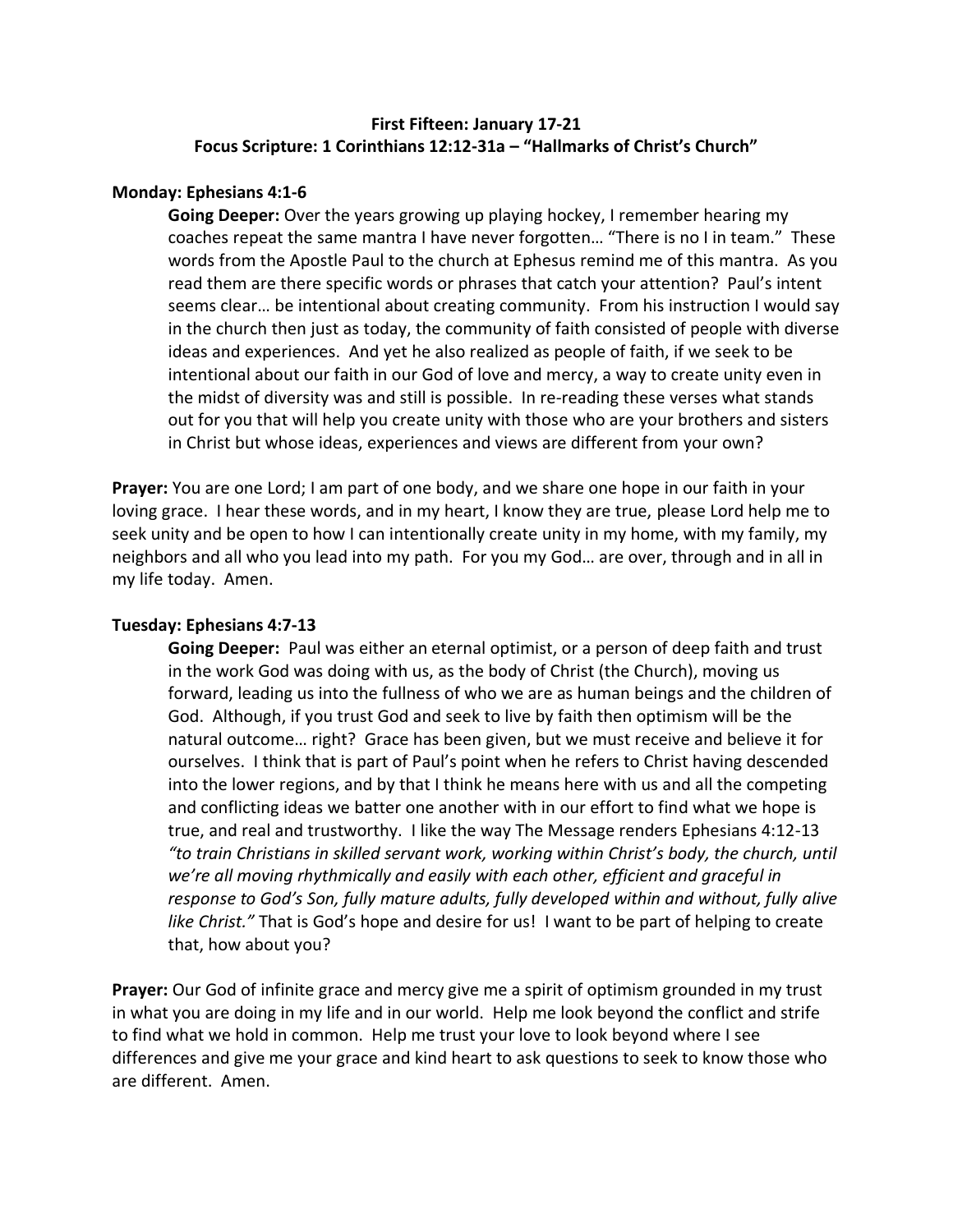#### **Wednesday: Ephesians 4:14-16**

**Going Deeper:** These next words from Paul tell us how to become mature in our faith, firmly grounded even as we continue to learn and grow in our understanding of life, love and truth. How do we discover this source? From the teachings of the one we call our Christ, Jesus of Nazareth. As we read and ponder his teaching from the 4 gospels, as we work together, side by side with other followers of Jesus, listening to their stories of faith and sharing our own we are building the church, as well as building each other up in love into the fullness of God's love and grace found is Jesus. Where do you come together with others to build your faith and hold one another up? I am aware during these times this has been more difficult, but not impossible if we are intentional. If you are looking for a place to find others to support one another and grow in your faith, please contact me to learn more about the Connection Groups we have begun to form. Remember… *"God wants us to grow up, to know the whole truth and tell it in love – like Christ in everything."* (Ephesians 4:15 – The Message)

**Prayer:** Life can be hard Lord, and people even harder to understand and love. Help me to remember to call out to you when I know I am beyond my capacity and strength. Help me to be silent when I know I do not have the right words, words that lead to life and healing. Help me to be your follower as I work with others to create your church. Amen.

# **Thursday: Ephesians 4:17-24**

**Going Deeper:** Over the last few years I suspect we have all asked ourselves "where can I find truth, or how can I be sure the sources I turn to are fountains of truth." I suspect every generation within human history has asked this question, the difference for us now… we have so many sources claiming they have the truth! We even hear this within the stories of our Bible, as is the case within these verses in Paul's letter to the followers of Jesus at Ephesus. Paul knows just as we do, we are bombarded daily with options and choices and when coupled with the pull of societal trends it feels as if our head is on a swivel! And yet he tells us there is a constant source of truth to help us guide our decisions and inform us in the way of life that will lead us closer to God, one another, as well as more deeply centered in our own sense of self and well-being. I have heard people say the Bible has the answer for every situation we face or difficult question we must consider… while I believe this to be true, it is not the same as looking it up to find an exact fit to every problem. What I do know to be true is the underlying truth in Jesus' teaching, modeled within his interactions and engagements with people reveal to us the foundational truth of how to live our lives both well and free within God's love and mercy.

**Prayer:** You are truth… Your words always lead us into life lived more richly, freely and with abundance. But there are so many other streams of information that say they too can give me what I want and need. Help me to see you way more clearly guided by the teachings of your Son. Help me to hear your voice and sense your leading today in the midst of everyone and everything else. Amen.